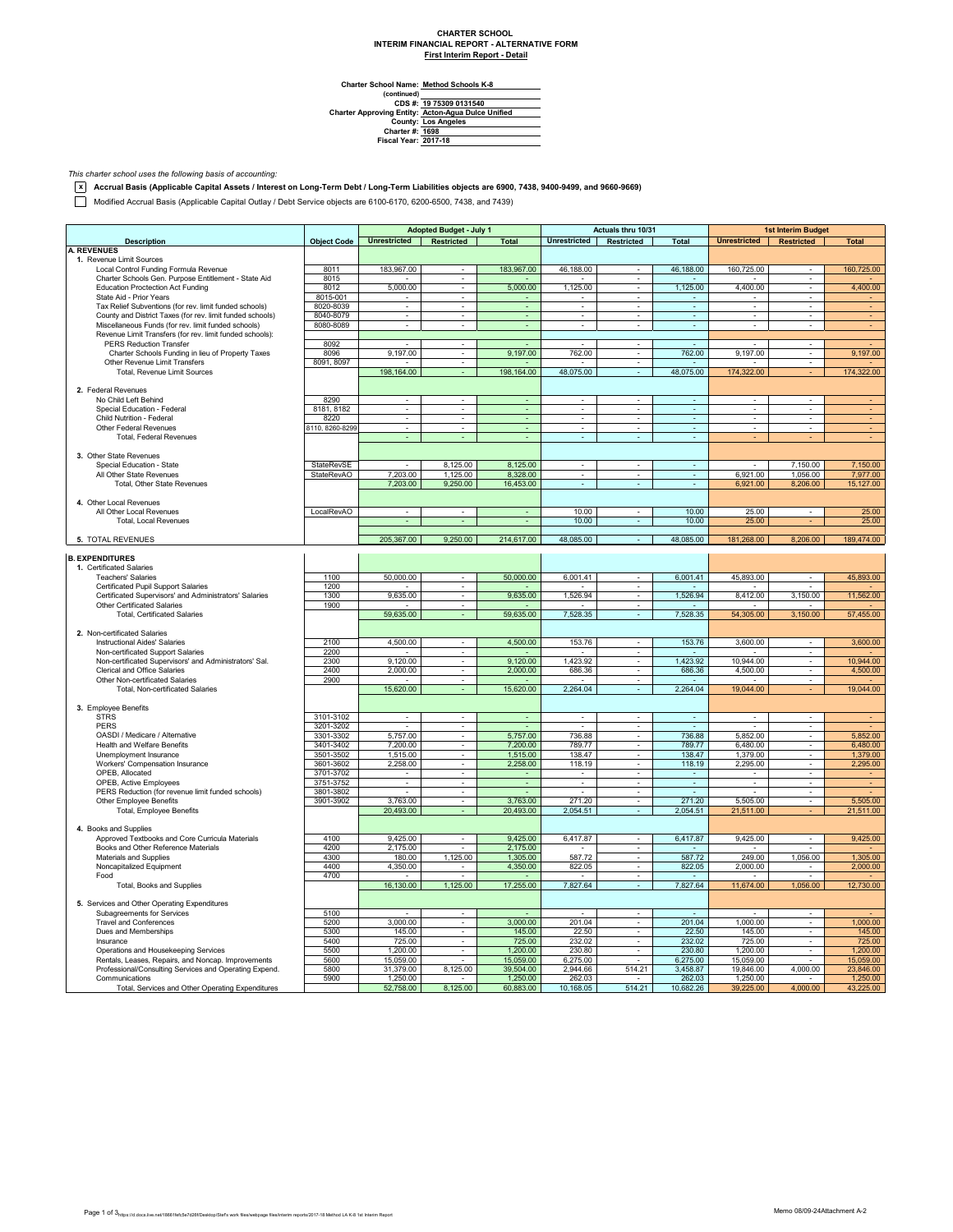## **CHARTER SCHOOL INTERIM FINANCIAL REPORT - ALTERNATIVE FORM First Interim Report - Detail**

**Method Schools K-8**

Charter School Name<br>
(continued)<br>
CDS #:<br>
Charter Approving Entity:<br>
County:<br>
Charter #:<br>
Fiscal Year: **19 75309 0131540 Acton-Agua Dulce Unified Los Angeles 1698 2017-18**

*This charter school uses the following basis of accounting:*

**x Accrual Basis (Applicable Capital Assets / Interest on Long-Term Debt / Long-Term Liabilities objects are 6900, 7438, 9400-9499, and 9660-9669)**

Modified Accrual Basis (Applicable Capital Outlay / Debt Service objects are 6100-6170, 6200-6500, 7438, and 7439)

|                                                                     |                    | <b>Adopted Budget - July 1</b> |                   | Actuals thru 10/31 |                          |            | <b>1st Interim Budget</b> |                          |                          |                  |
|---------------------------------------------------------------------|--------------------|--------------------------------|-------------------|--------------------|--------------------------|------------|---------------------------|--------------------------|--------------------------|------------------|
| <b>Description</b>                                                  | <b>Object Code</b> | <b>Unrestricted</b>            | <b>Restricted</b> | <b>Total</b>       | <b>Unrestricted</b>      | Restricted | <b>Total</b>              | <b>Unrestricted</b>      | <b>Restricted</b>        | <b>Total</b>     |
| 6. Capital Outlay (Objects 6100-6170, 6200-6500 for modified accrua |                    |                                |                   |                    |                          |            |                           |                          |                          |                  |
| Land and Land Improvements                                          | 6100-6170          | ×.                             | $\sim$            | $\sim$             | $\sim$                   | ×.         | $\sim$                    | $\sim$                   | $\sim$                   | $\sim$           |
| Buildings and Improvements of Buildings                             | 6200               | ÷.                             | $\sim$            | ÷.                 | ÷.                       | $\sim$     | ÷.                        | ÷                        | ÷                        | $\omega_{\rm c}$ |
| Books and Media for New School Libraries or Major                   |                    |                                |                   |                    |                          |            |                           |                          |                          |                  |
| Expansion of School Libraries                                       | 6300               | ÷.                             | ×.                | ÷.                 | ÷.                       | ×.         | ÷.                        | ×.                       | ä,                       | $\sim$           |
| Equipment                                                           | 6400               | $\blacksquare$                 | $\sim$            | ÷.                 | $\blacksquare$           | $\sim$     | ÷.                        | ÷                        | $\mathbf{r}$             | $\sim$           |
| <b>Equipment Replacement</b>                                        | 6500               | $\mathcal{L}_{\mathcal{A}}$    | $\sim$            | $\sim$             | $\overline{\phantom{a}}$ | $\sim$     | ÷.                        | $\overline{\phantom{a}}$ | ٠                        | $\sim$           |
| Depreciation Expense (for full accrual only)                        | 6900               | $\overline{\phantom{a}}$       | $\sim$            | ä,                 | $\overline{\phantom{a}}$ | $\sim$     | ÷                         | $\sim$                   | ٠                        | $\sim$           |
| Total, Capital Outlay                                               |                    | ÷.                             | ÷.                | ÷.                 | ÷                        | ÷          | ä,                        | ÷                        |                          | $\sim$           |
|                                                                     |                    |                                |                   |                    |                          |            |                           |                          |                          |                  |
| 7. Other Outgo                                                      |                    |                                |                   |                    |                          |            |                           |                          |                          |                  |
| Tuition to Other Schools                                            | 7110-7143          | $\sim$                         | $\sim$            | ä,                 | $\sim$                   | $\sim$     | ä,                        | ÷.                       | ÷                        | $\sim$           |
| Transfers of Pass-through Revenues to Other LEAs                    | 7211-7213          | $\sim$                         | $\sim$            | ÷                  | $\overline{\phantom{a}}$ | $\sim$     | $\sim$                    | $\overline{\phantom{a}}$ | $\sim$                   | $\sim$           |
| Transfers of Apportionments to Other LEAs - Spec. Ed.               | 7221-7223SE        | ÷.                             | $\sim$            | $\sim$             | $\overline{\phantom{a}}$ | $\sim$     | ÷                         | $\sim$                   | $\mathbf{r}$             | $\omega$         |
| Transfers of Apportionments to Other LEAs - All Other               | 7221-7223AO        | ÷.                             | $\sim$            | ÷.                 | ÷.                       | $\sim$     | ÷.                        | ä,                       | ÷.                       | $\sim$           |
| All Other Transfers                                                 | 7281-7299          | $\sim$                         | $\sim$            | $\sim$             | $\sim$                   | $\sim$     | $\sim$                    | $\sim$                   | $\overline{\phantom{a}}$ | $\sim$           |
| <b>Indirect Costs</b>                                               | 7350               | $\sim$                         | $\sim$            | $\sim$             | $\Delta$                 | $\sim$     | $\sim$                    | $\Delta$                 | $\mathbf{r}$             | $\sim$           |
| Debt Service:                                                       |                    |                                |                   |                    |                          |            |                           |                          |                          |                  |
| Interest                                                            | 7438               | 548.00                         | $\sim$            | 548.00             | 256.00                   | $\sim$     | 256.00                    | 550.00                   | $\sim$                   | 550.00           |
| Principal                                                           | 7439               |                                | $\sim$            |                    |                          | $\sim$     | ÷                         |                          | $\overline{\phantom{a}}$ | $\sim$           |
|                                                                     |                    | 548.00                         | ÷                 | 548.00             | 256.00                   | $\sim$     | 256.00                    | 550.00                   |                          | 550.00           |
| Total, Other Outgo                                                  |                    |                                |                   |                    |                          |            |                           |                          |                          |                  |
| 8. TOTAL EXPENDITURES                                               |                    | 165,184.00                     | 9,250.00          | 174,434.00         | 30,098.59                | 514.21     | 30.612.80                 | 146,309.00               | 8,206.00                 | 154,515.00       |
|                                                                     |                    |                                |                   |                    |                          |            |                           |                          |                          |                  |
| C. EXCESS (DEFICIENCY) OF REVENUES OVER EXPEND.                     |                    |                                |                   |                    |                          |            |                           |                          |                          |                  |
| BEFORE OTHER FINANCING SOURCES AND USES (A5-B8)                     |                    | 40.183.00                      | $\sim$            | 40.183.00          | 17,986.41                | (514.21)   | 17,472.20                 | 34,959.00                |                          | 34.959.00        |
|                                                                     |                    |                                |                   |                    |                          |            |                           |                          |                          |                  |
| <b>D. OTHER FINANCING SOURCES / USES</b>                            |                    |                                |                   |                    |                          |            |                           |                          |                          |                  |
| 1. Other Sources                                                    | 8930-8979          | $\overline{\phantom{a}}$       | $\sim$            | ÷                  | $\Delta$                 | $\sim$     | $\omega$                  | $\Delta$                 | ٠                        | $\sim$           |
| 2. Less: Other Uses                                                 | 7630-7699          | ÷                              | ÷.                | $\sim$             | ÷                        | ÷          | ä,                        | ÷                        | ÷.                       | $\sim$           |
|                                                                     |                    |                                |                   |                    |                          |            |                           |                          |                          |                  |
| 3. Contributions Between Unrestricted and Restricted Accounts       |                    |                                |                   |                    |                          |            |                           |                          |                          |                  |
| (must net to zero)                                                  | 8980-8999          | $\sim$                         | $\sim$            | ÷                  | $\sim$                   | $\sim$     | ÷                         | $\sim$                   | $\mathbf{r}$             | $\sim$           |
|                                                                     |                    |                                |                   |                    |                          |            |                           |                          |                          |                  |
| 4. TOTAL OTHER FINANCING SOURCES / USES                             |                    | $\sim$                         | $\sim$            | ÷                  | $\sim$                   | $\sim$     | $\sim$                    |                          |                          | $\sim$           |
|                                                                     |                    |                                |                   |                    |                          |            |                           | 34,959.00                |                          |                  |
| E. NET INCREASE (DECREASE) IN FUND BALANCE (C + D4)                 |                    | 40,183.00                      |                   | 40,183.00          | 17,986.41                | (514.21)   | 17,472.20                 |                          |                          | 34,959.00        |
| F. FUND BALANCE, RESERVES                                           |                    |                                |                   |                    |                          |            |                           |                          |                          |                  |
| 1. Beginning Fund Balance                                           |                    |                                |                   |                    |                          |            |                           |                          |                          |                  |
| a. As of July 1                                                     | 9791               | (181.011.90)                   | $\sim$            | (181.011.90)       | (209.068.50)             | $\sim$     | (209.068.50)              | (209.068.50)             | $\sim$                   | (209.068.50)     |
| b. Adjustments to Beginning Balance                                 | 9793, 9795         |                                | $\sim$            |                    |                          | $\sim$     |                           |                          | ٠                        |                  |
|                                                                     |                    | (181.011.90)                   | $\sim$            | (181, 011.90)      | (209.068.50)             | ×.         | (209, 068.50)             | (209.068.50)             | $\sim$                   | (209.068.50)     |
| c. Adjusted Beginning Balance                                       |                    | (140.828.90)                   | $\sim$            | (140.828.90)       | (191.082.09)             | (514.21)   | (191.596.30)              |                          |                          | (174, 109.50)    |
| 2. Ending Fund Balance, June 30 (E + F.1.c.)                        |                    |                                |                   |                    |                          |            |                           | (174, 109.50)            |                          |                  |
|                                                                     |                    |                                |                   |                    |                          |            |                           |                          |                          |                  |
| Components of Ending Fund Balance (Optional):                       |                    |                                |                   |                    |                          |            |                           |                          |                          |                  |
| Reserve for Revolving Cash (equals object 9130)                     | 9711               | $\sim$                         | $\sim$            | $\sim$             | $\sim$                   | $\sim$     | $\sim$                    | $\sim$                   | ×.                       | $\sim$           |
| Reserve for Stores (equals object 9320)                             | 9712               | $\blacksquare$                 | $\sim$            | ÷.                 | $\overline{\phantom{a}}$ | $\sim$     | ÷.                        | $\overline{a}$           | ٠                        | $\sim$           |
| Reserve for Prepaid Expenditures (equals object 9330)               | 9713               | $\sim$                         | $\sim$            | $\sim$             | $\overline{\phantom{a}}$ | $\sim$     | $\sim$                    | $\sim$                   | $\mathbf{r}$             | $\sim$           |
| Reserve for All Others                                              | 9719               | $\sim$                         | $\sim$            | $\sim$             | $\sim$                   | $\sim$     | $\sim$                    | $\sim$                   | ×.                       | $\sim$           |
| <b>General Reserve</b>                                              | 9730               | ÷.                             | $\sim$            | ÷.                 | $\blacksquare$           | $\sim$     | ÷.                        | ٠                        | ٠                        | $\sim$           |
| <b>Legally Restricted Balance</b>                                   | 9740               | $\sim$                         | $\sim$            | $\sim$             | $\sim$                   | $\sim$     | $\sim$                    | $\sim$                   | $\sim$                   | $\sim$           |
| Designated for Economic Uncertainties                               | 9770               | $\sim$                         | $\sim$            | $\sim$             | $\sim$                   | $\sim$     | $\sim$                    | $\sim$                   | $\sim$                   | $\sim$           |
| <b>Other Designations</b>                                           | 9775, 9780         | 8.259.20                       | $\sim$            | 8.259.20           | 902.96                   |            | 902.96                    | 4.389.27                 | ÷.                       | 4,389.27         |
| Undesignated / Unappropriated Amount                                | 9790               | (149, 088.10)                  | $\sim$            | (149,088.10)       | (191, 985.05)            | (514.21)   | (192, 499.26)             | (178.498.77)             | $\overline{\phantom{a}}$ | (178, 498.77)    |